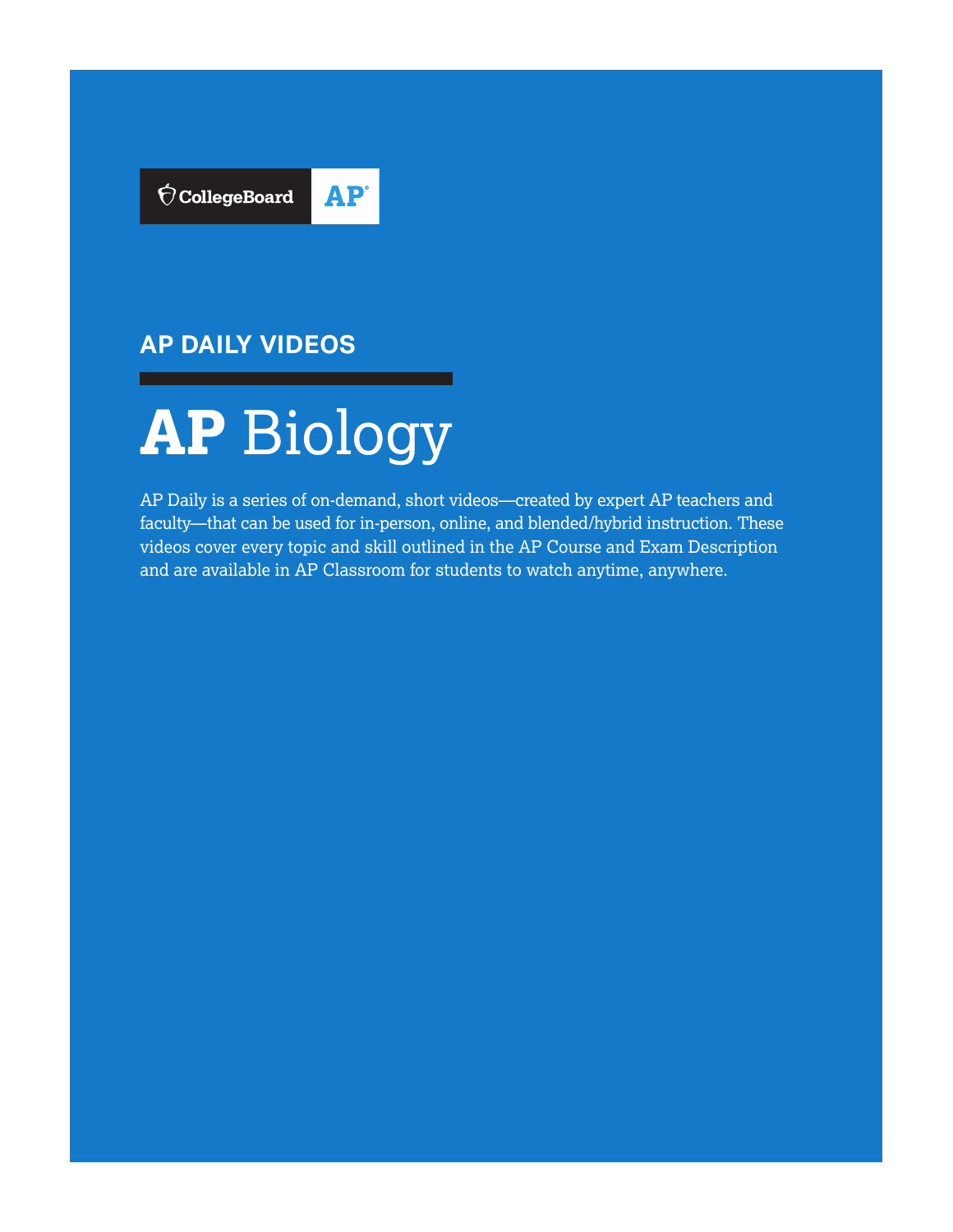| <b>Video Title</b> | <b>Topic</b>                                              | <b>Video Focus</b>                                                                                                                                                                           | <b>Instructor</b>     |
|--------------------|-----------------------------------------------------------|----------------------------------------------------------------------------------------------------------------------------------------------------------------------------------------------|-----------------------|
| 1.1: Daily Video 1 | Structure of Water and<br>Hydrogen Bonding                | The structure of water and the bonds involved in its<br>function; the properties of water and how life depends<br>on them.                                                                   | Margaret Evans        |
| 1.2: Daily Video 1 | Elements of Life                                          | The atoms and molecules used to build biological<br>molecules; how organisms exchange matter with the<br>environment for survival.                                                           | Margaret Evans        |
| 1.3: Daily Video 1 | Introduction<br>to Biological<br>Macromolecules           | Hydrolysis, dehydration synthesis; the properties of<br>monomers that allow them to form macromolecules.                                                                                     | Margaret Evans        |
| 1.4: Daily Video 1 | Properties of Biological<br>Macromolecules                | How the structure and function of polymers are derived<br>from the way their monomers are assembled; how<br>monomers interact.                                                               | <b>Margaret Evans</b> |
| 1.5: Daily Video 1 | Structure and<br>Function of Biological<br>Macromolecules | The directionality of nucleic acid subunits; predicting<br>the effects of changes in these subunits, using a<br>visual representation.                                                       | Paulette Unger        |
| 1.5: Daily Video 2 | Structure and<br>Function of Biological<br>Macromolecules | The directionality of protein subunits; modeling four<br>elements of protein structure; predicting the effects of a<br>change in subunit.                                                    | Paulette Unger        |
| 1.5: Daily Video 3 | Structure and<br>Function of Biological<br>Macromolecules | The directionality of carbohydrate subunits; how changes<br>in the subunits may lead to changes in carbohydrate<br>structure or function.                                                    | Paulette Unger        |
| 1.6: Daily Video 1 | Nucleic Acids                                             | The structural similarities and differences among<br>nucleic acid polymers, DNA, and RNA; relating the<br>structure of nucleic acid polymers, DNA, and RNA to<br>their respective functions. | Paulette Unger        |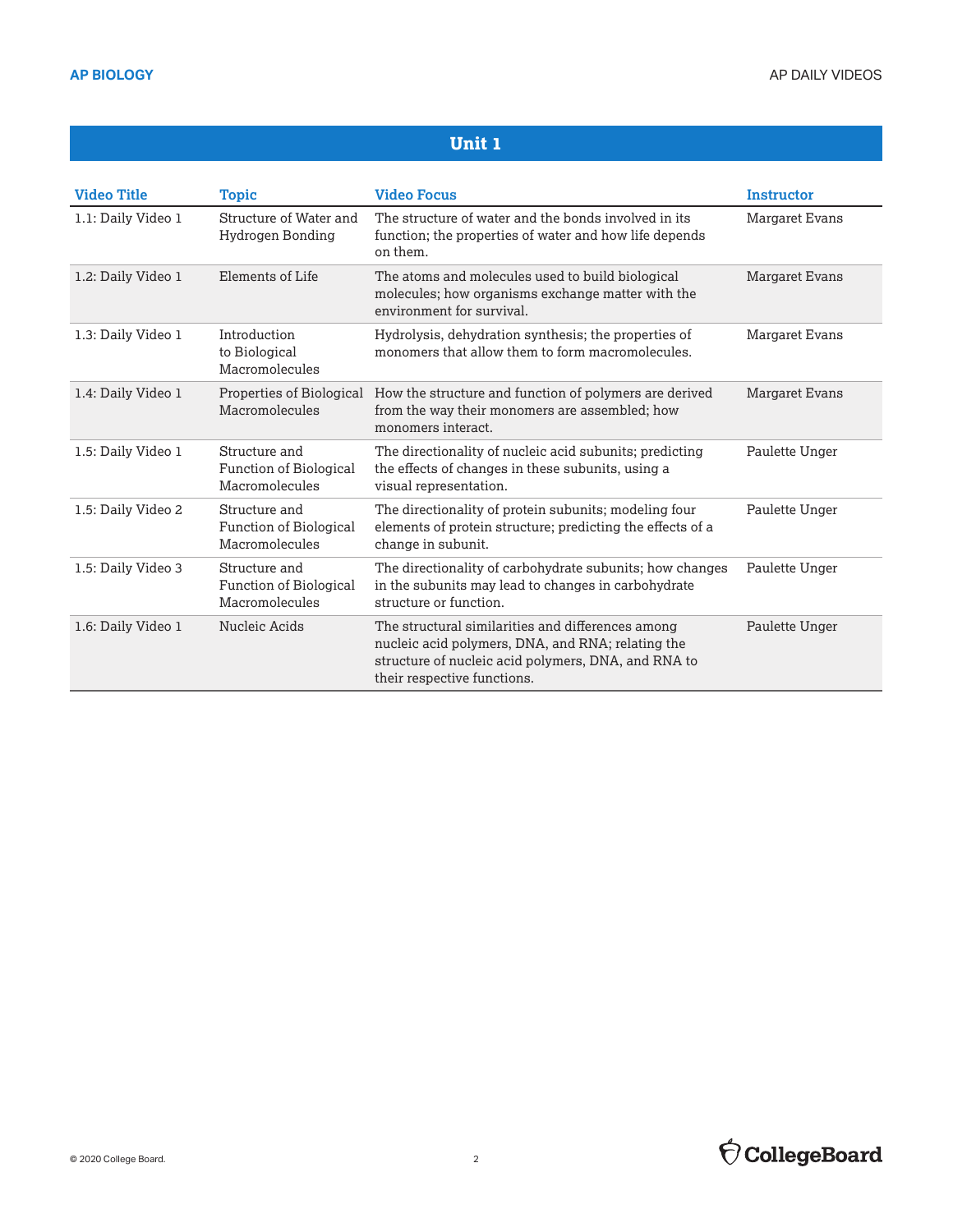| <b>Video Title</b>  | Topic                                        | <b>Video Focus</b>                                                                                                                                                                                           | Instructor           |
|---------------------|----------------------------------------------|--------------------------------------------------------------------------------------------------------------------------------------------------------------------------------------------------------------|----------------------|
| 2.1: Daily Video 1  | Cell Structure-<br>Subcellular<br>Components | This lesson will describe the structure and function of<br>subcellular components and organelles.                                                                                                            | Paulette Unger       |
| 2.2: Daily Video 1  | Cell Structure and<br>Function               | This lesson will explain how subcellular components and<br>organelles interact and contribute to the function of the<br>cell. It will also practice making a scientific claim.                               | Paulette Unger       |
| 2.3: Daily Video 1  | Cell Size                                    | This lesson will explain the effect of surface area-to-<br>volume ratios on the exchange of materials between cells<br>and the environment. Calculations will be performed.                                  | Paulette Unger       |
| 2.3: Daily Video 2  | Cell Size                                    | This lesson will discuss how specialized cell structures<br>and strategies are used for the efficient exchange of<br>molecules to the environment. A ratio will be calculated.                               | Paulette Unger       |
| 2.4: Daily Video 1  | Plasma Membranes                             | This lesson will focus on the components that make up the Kelcey Burris<br>cell membrane and how each helps to maintain the internal<br>environment of the cell.                                             |                      |
| 2.5: Daily Video 1  |                                              | Membrane Permeability This lesson will focus on how the structure of biological<br>molecules influences selective permeability, and the role of<br>the cell wall in maintaining cell structure and function. | <b>Kelcey Burris</b> |
| 2.6: Daily Video 1  | Membrane Transport                           | The lesson will focus on the mechanisms that organisms<br>use to maintain solute and water balance, and on the<br>transport of large molecules across the plasma membrane.                                   | <b>Kelcey Burris</b> |
| 2.7: Daily Video 1  | <b>Facilitated Diffusion</b>                 | This lesson will focus on how the structure of a molecule<br>affects its ability to pass through the plasma membrane.                                                                                        | <b>Kelcey Burris</b> |
| 2.8: Daily Video 1  | Tonicity and<br>Osmoregulation               | This lesson will focus on how concentration gradients<br>affect the movement of molecules across membranes.                                                                                                  | <b>Kelcey Burris</b> |
| 2.8: Daily Video 2  | Tonicity and<br>Osmoregulation               | This lesson will focus on the skill of representing and<br>describing data through constructing graphs, plots, and<br>charts with a focus on osmolarity.                                                     | Kelcey Burris        |
| 2.8: Daily Video 3  | Tonicity and<br>Osmoregulation               | This lesson will focus on how water moves by osmosis<br>from areas of high water potential to areas of low water<br>potential. Water potential will be calculated.                                           | <b>Kelcey Burris</b> |
| 2.9: Daily Video 1  | Mechanisms of<br>Transport                   | This lesson will focus on the processes that allow ions and Kelcey Burris<br>other molecules to move across membranes.                                                                                       |                      |
| 2.10: Daily Video 1 | Cell<br>Compartmentalization                 | This lesson will explain how internal membranes<br>and membrane-bound organelles contribute to the<br>compartmentalization of eukaryotic cell functions.                                                     | Paulette Unger       |
| 2.11: Daily Video 1 | Origins of Cell<br>Compartmentalization      | This lesson will compare compartmentalization between<br>prokaryotic and eukaryotic cells and discuss the evolution<br>of membrane-bound organelles via endosymbiosis.                                       | Paulette Unger       |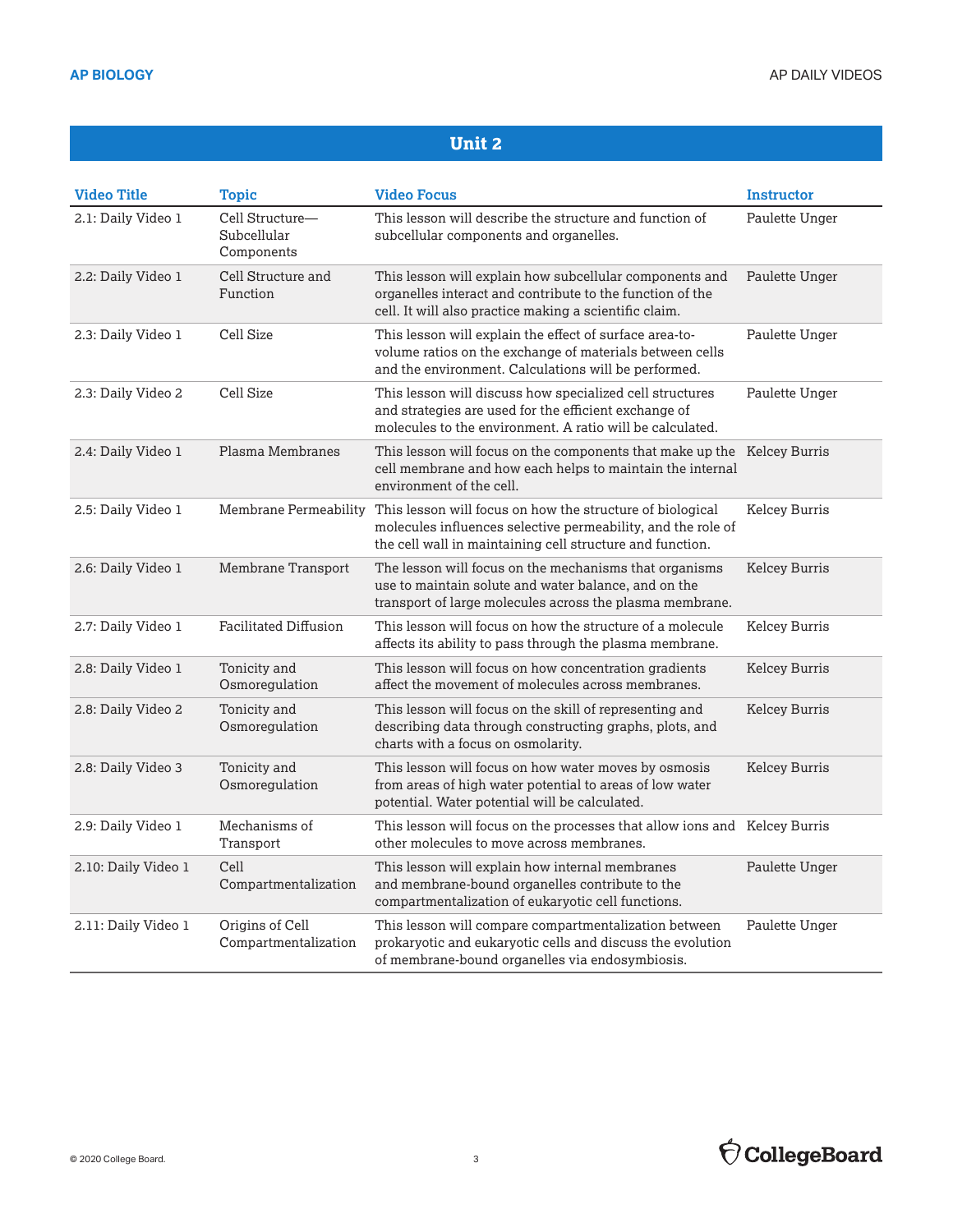| <b>Video Title</b> | <b>Topic</b>                                       | <b>Video Focus</b>                                                                                                                                                                     | <b>Instructor</b>      |
|--------------------|----------------------------------------------------|----------------------------------------------------------------------------------------------------------------------------------------------------------------------------------------|------------------------|
| 3.1: Daily Video 1 | Enzyme Structure                                   | This lesson will focus on describing the chemical<br>properties and function of enzymes. Concept explanation<br>will be the skill practiced.                                           | <b>Kelcey Burris</b>   |
| 3.2: Daily Video 1 | Enzyme Catalysis                                   | This lesson will focus on explaining how enzymes affect<br>the rate of biological reactions.                                                                                           | <b>Kelcey Burris</b>   |
| 3.2: Daily Video 2 | Enzyme Catalysis                                   | This lesson will focus on the skill of identifying<br>experimental procedures that are aligned with the<br>question, including justifying controls.                                    | <b>Kelcey Burris</b>   |
| 3.3: Daily Video 1 | <b>Environmental Impacts</b><br>on Enzyme Function | This lesson will focus on explaining how changes<br>to cellular environment and changes to enzyme<br>structure affect enzyme function. Making predictions<br>is the skill focus.       | <b>Kelcey Burris</b>   |
| 3.4: Daily Video 1 | <b>Cellular Energy</b>                             | This lesson will describe the role of energy in living<br>organisms. Using reasoning to justify a claim is the<br>skill focus.                                                         | Christopher<br>Monsour |
| 3.5: Daily Video 1 | Photosynthesis                                     | This lesson will explain how the process of photosynthesis<br>allows organisms to capture and store energy. Supporting<br>a scientific claim is the skill focus. (Part 1)              | Christopher<br>Monsour |
| 3.5: Daily Video 2 | Photosynthesis                                     | This lesson will explain how the process of photosynthesis<br>allows organisms to capture and store energy. Supporting<br>a scientific claim is the skill focus. (Part 2)              | Christopher<br>Monsour |
| 3.6: Daily Video 1 | <b>Cellular Respiration</b>                        | This lesson will describe the processes that allow<br>organisms to use energy stored in biological molecules.<br>Constructing a graph, plot, or chart is the skill focus.<br>(Part 1)  | Christopher<br>Monsour |
| 3.6: Daily Video 2 | <b>Cellular Respiration</b>                        | This lesson will describe the processes that allow<br>organisms to use energy stored in biological molecules.<br>(Part 2)                                                              | Christopher<br>Monsour |
| 3.6: Daily Video 3 | <b>Cellular Respiration</b>                        | This lesson will describe the processes that allow<br>organisms to use energy stored in biological molecules.<br>(Part 3)                                                              | Christopher<br>Monsour |
| 3.7: Daily Video 1 | Fitness                                            | This lesson will explain the connection between variation<br>in the number and types of molecules in cells to the ability<br>of organisms to survive and/or reproduce in environments. | <b>Kelcey Burris</b>   |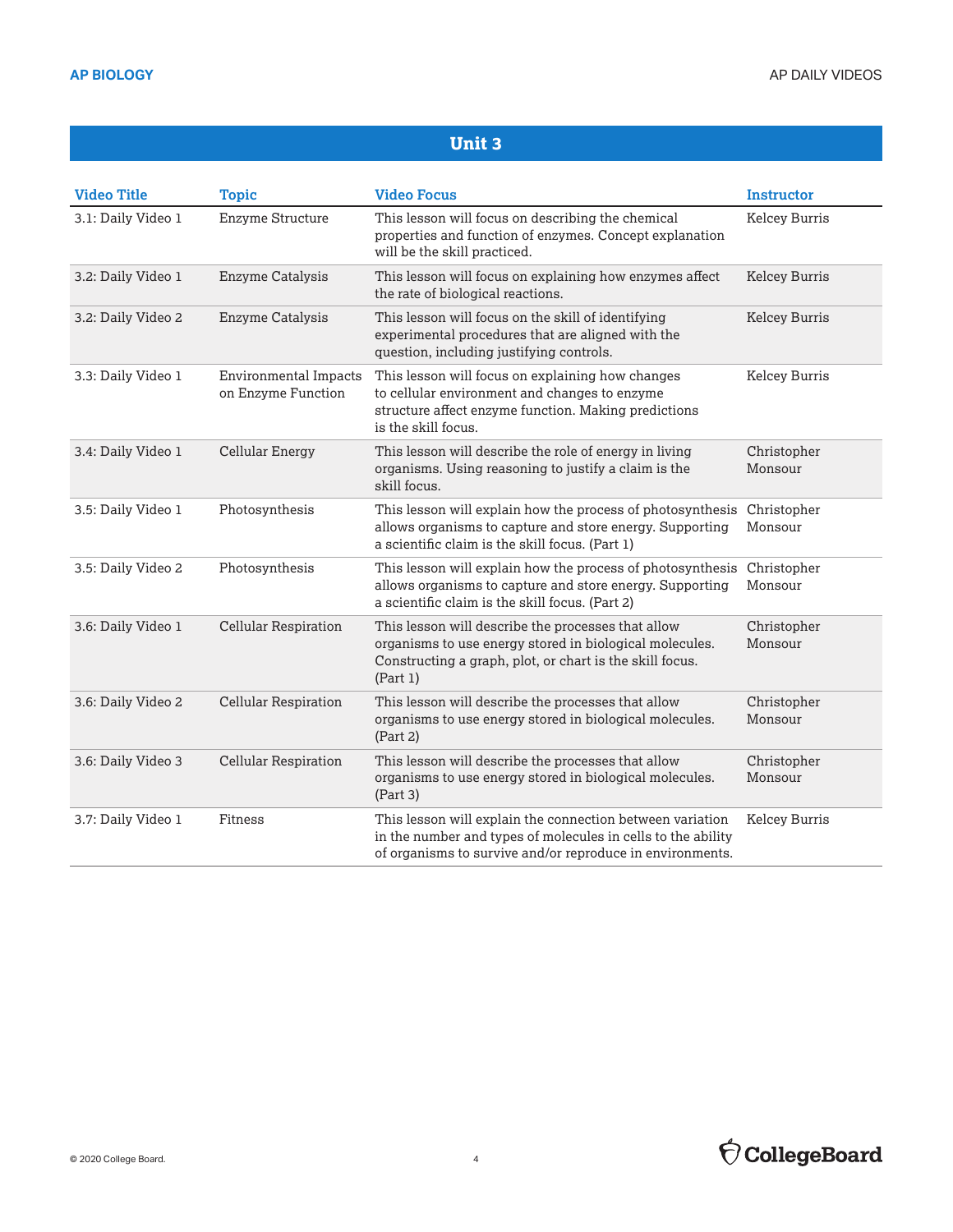| <b>Video Title</b> | <b>Topic</b>                                      | <b>Video Focus</b>                                                                                                                                                                          | <b>Instructor</b>      |
|--------------------|---------------------------------------------------|---------------------------------------------------------------------------------------------------------------------------------------------------------------------------------------------|------------------------|
| 4.1: Daily Video 1 | Cell Communication                                | This lesson will describe how cells communicate with one<br>another over short and long distances. The skill will focus<br>on explaining a biological concept or process.                   | Christopher<br>Monsour |
| 4.2: Daily Video 1 | Introduction to Signal<br>Transduction            | This lesson will focus on the components of a signal<br>transduction pathway. The skill will focus on describing a<br>biological concept or process.                                        | Christopher<br>Monsour |
| 4.3: Daily Video 1 | Signal Transduction                               | This lesson will describe the role of the environment<br>in eliciting a cellular response. The skill will focus on<br>providing reasoning to justify a claim.                               | Christopher<br>Monsour |
| 4.4: Daily Video 1 | Changes in Signal<br><b>Transduction Pathways</b> | This lesson will explain how changes in signaling<br>molecule structure affect activity. The skill will focus on<br>how to predict the effects of a change in a system based on<br>a model. | Christopher<br>Monsour |
| 4.5: Daily Video 1 | Feedback                                          | This video will describe positive and negative feedback<br>mechanisms and explain how they affect homeostasis.<br>The skill will focus on predicting the causes or effects of<br>a change.  | Rachel Lytle           |
| 4.6: Daily Video 1 | Cell Cycle                                        | This lesson will describe the events that occur in the cell<br>cycle. The skill will focus on calculating percentages.                                                                      | Rachel Lytle           |
| 4.6: Daily Video 2 | Cell Cycle                                        | This lesson will explain how mitosis results in the<br>transmission of chromosomes from one generation to the<br>next. The skill will focus on describing data from a graph.                | Rachel Lytle           |
| 4.7: Daily Video 1 | Regulation of Cell<br>Cycle                       | This video will describe the role of checkpoints in<br>regulating the cell cycle and the effects of disruptions. The<br>skill will focus on making predictions.                             | Rachel Lytle           |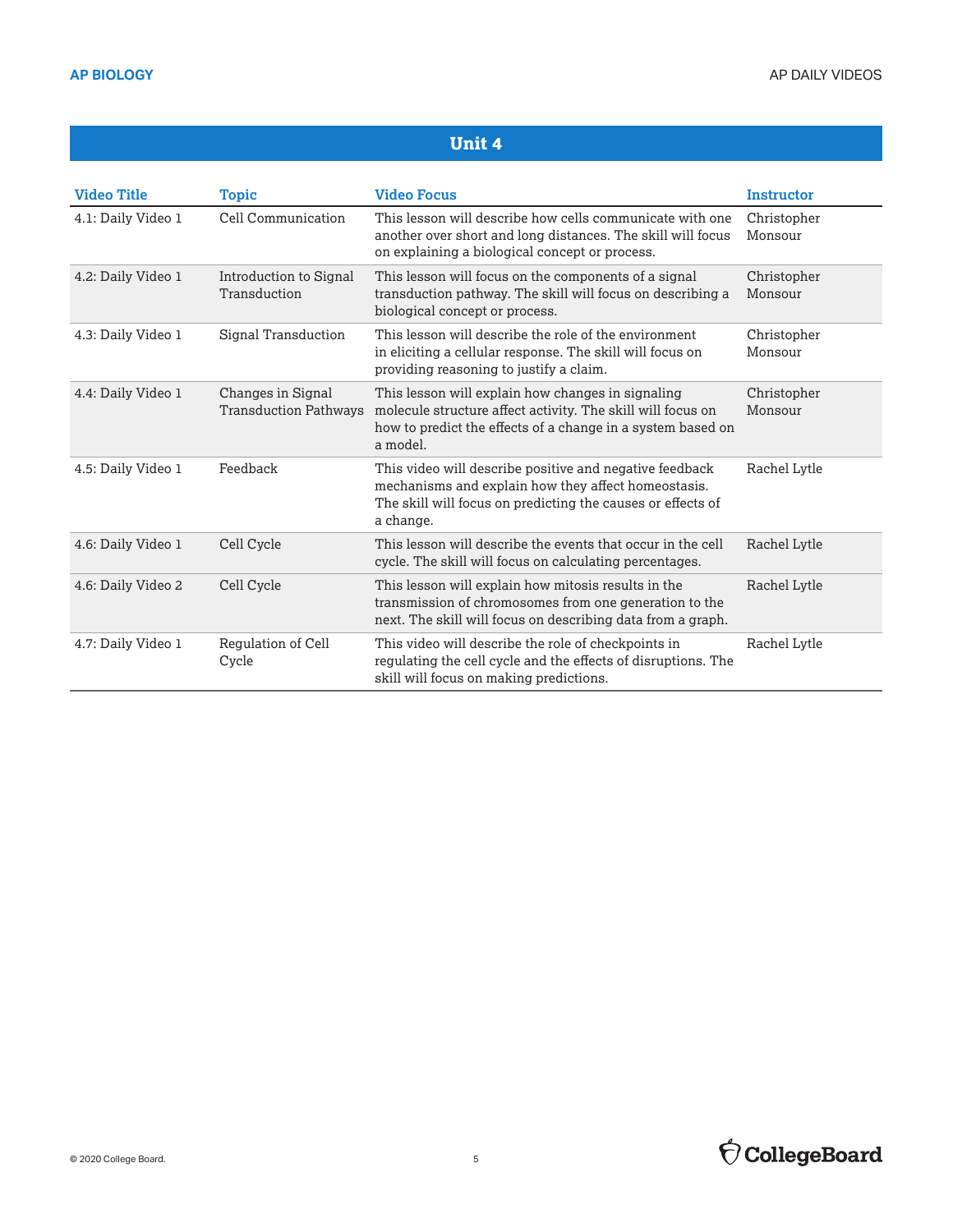| <b>Video Title</b> | <b>Topic</b>                                 | <b>Video Focus</b>                                                                                                                                                                          | <b>Instructor</b> |
|--------------------|----------------------------------------------|---------------------------------------------------------------------------------------------------------------------------------------------------------------------------------------------|-------------------|
| 5.1: Daily Video 1 | Meiosis                                      | This video will compare mitosis and meiosis and explain<br>how meiosis transmits chromosomes through generations.<br>The key skill is explaining biological processes.                      | Rachel Lytle      |
| 5.2: Daily Video 1 | Meiosis and Genetic<br>Diversity             | This video will explain how the process of meiosis<br>generates genetic diversity. The key skill is identifying<br>a testable question based on an observation, data,<br>or a model.        | Rachel Lytle      |
| 5.3: Daily Video 1 | <b>Mendelian Genetics</b>                    | This video will explain how shared processes support the<br>concept of common ancestry. The key skill is predicting<br>the effect of a change to a biological system.                       | Rachel Lytle      |
| 5.3: Daily Video 2 | <b>Mendelian Genetics</b>                    | This video will explain the inheritance of genes and traits<br>as described by Mendel's laws.                                                                                               | Rachel Lytle      |
| 5.3: Daily Video 3 | <b>Mendelian Genetics</b>                    | This video will focus on statistical tests and data analysis,<br>specifically the skill of performing chi-square hypothesis<br>testing.                                                     | Rachel Lytle      |
| 5.4: Daily Video 1 | Non-Mendelian<br>Genetics                    | This video will explain deviations from Mendel's model of<br>the inheritance of traits to include linked genes and sex-<br>linked traits. The skill will focus on calculating means.        | Rachel Lytle      |
| 5.4: Daily Video 2 | Non-Mendelian<br>Genetics                    | This video will explain deviations from Mendel's model<br>of the inheritance of traits, including multiple genes,<br>physiological processes, and non-nuclear inheritance.                  | Rachel Lytle      |
| 5.5: Daily Video 1 | <b>Environmental Effects</b><br>on Phenotype | This video will explain how environmental factors<br>influence gene expression. The key skill is explaining<br>biological processes in applied contexts.                                    | Lisa Neesemann    |
| 5.6: Daily Video 1 | Chromosomal<br>Inheritance                   | This video will explain how inheritance of chromosomes<br>results in variation. The skill is predicting causes<br>of disruptions to biological systems using visual<br>representations.     | Lisa Neesemann    |
| 5.6: Daily Video 2 | Chromosomal<br>Inheritance                   | This video will explain how chromosomal analysis<br>shows patterns of inheritance. The skill is predicting<br>effects of disruptions to biological systems using visual<br>representations. | Lisa Neesemann    |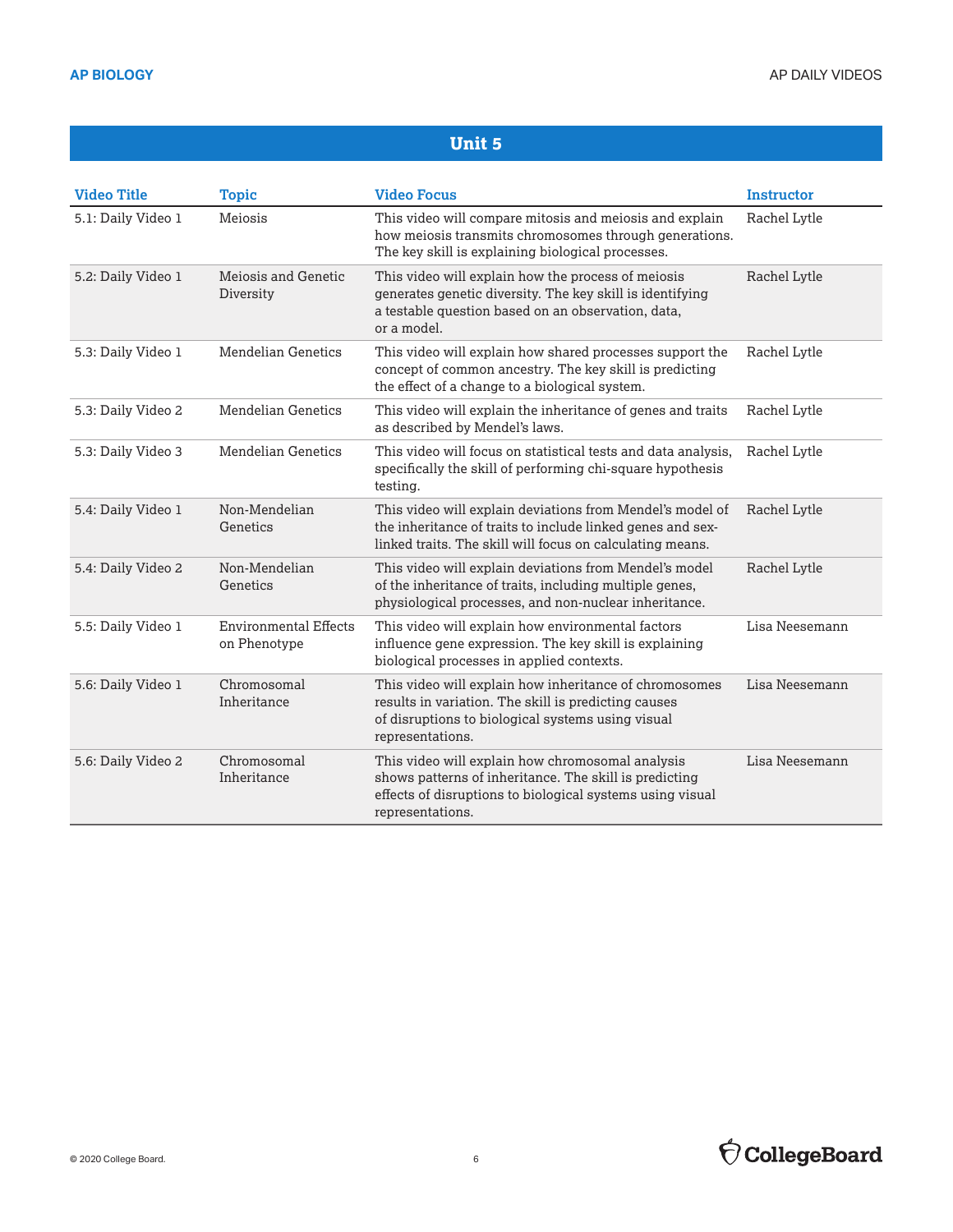| <b>Video Title</b> | <b>Topic</b>                               | <b>Video Focus</b>                                                                                                                                                                                | <b>Instructor</b> |
|--------------------|--------------------------------------------|---------------------------------------------------------------------------------------------------------------------------------------------------------------------------------------------------|-------------------|
| 6.1: Daily Video 1 | DNA and RNA<br>Structure                   | This lesson will focus on DNA and RNA structure and how<br>heritable information provides for continuity of life. The<br>skill will focus on explaining biological concepts.                      | Lisa Neesemann    |
| 6.2: Daily Video 1 | Replication                                | This lesson will focus on mechanisms used to copy and<br>transmit genetic information. The skill will focus on<br>explaining the relationships between biological concepts.                       | Lisa Neesemann    |
| 6.3: Daily Video 1 | Transcription and<br><b>RNA Processing</b> | This lesson will focus on transcription and RNA<br>processing. The skill will focus on explaining relationships<br>represented visually in applied contexts.                                      | Lisa Neesemann    |
| 6.3: Daily Video 2 | Transcription and<br><b>RNA Processing</b> | This lesson will focus on describing the modifications<br>made to mRNA after it is transcribed from DNA. The skill<br>will focus on explaining relationships represented visually.                | Lisa Neesemann    |
| 6.4: Daily Video 1 | Translation                                | This lesson will focus on how genotypes determine<br>the phenotypes of an organism. The skill will focus on<br>representing relationships within biological models.                               | Lisa Neesemann    |
| 6.4: Daily Video 2 | Translation                                | This lesson will focus on the salient features of translation. Lisa Neesemann<br>The skill will focus on predicting causes or effects of a<br>change in a biological system.                      |                   |
| 6.5: Daily Video 1 | Regulation of Gene<br>Expression           | This lesson will focus on the types of interactions that<br>regulate gene expression. The skill will focus on making a<br>scientific claim.                                                       | Tanea Hibler      |
| 6.5: Daily Video 2 | Regulation of Gene<br>Expression           | This lesson will focus on the types of cellular interactions<br>that regulate gene expression in eukaryotes and prokaryotes.                                                                      | Tanea Hibler      |
| 6.6: Daily Video 1 | Gene Expression and<br>Cell Specialization | This lesson will focus on the binding of transcription factors<br>to promoter regions and how this affects gene expression.                                                                       | Tanea Hibler      |
| 6.7: Daily Video 1 | Mutations                                  | This lesson will focus on various types of mutations and how Tanea Hibler<br>mutations affect nucleic acids, proteins, and phenotypes. The<br>skill will focus on explaining biological concepts. |                   |
| 6.7: Daily Video 2 | Mutations                                  | This lesson will focus on mutations and explain how<br>changes in genotype may result in changes in phenotype.                                                                                    | Tanea Hibler      |
| 6.7: Daily Video 3 | Mutations                                  | This lesson will focus on explaining how alterations in<br>DNA contribute to variations that can be subject to natural<br>selection. The skill will focus on making observations.                 | Tanea Hibler      |
| 6.8: Daily Video 1 | Biotechnology                              | This lesson will focus on techniques used to analyze<br>or manipulate genomes. The skill focus is to explain<br>relationships between experimental results and<br>biological concepts.            | Tanea Hibler      |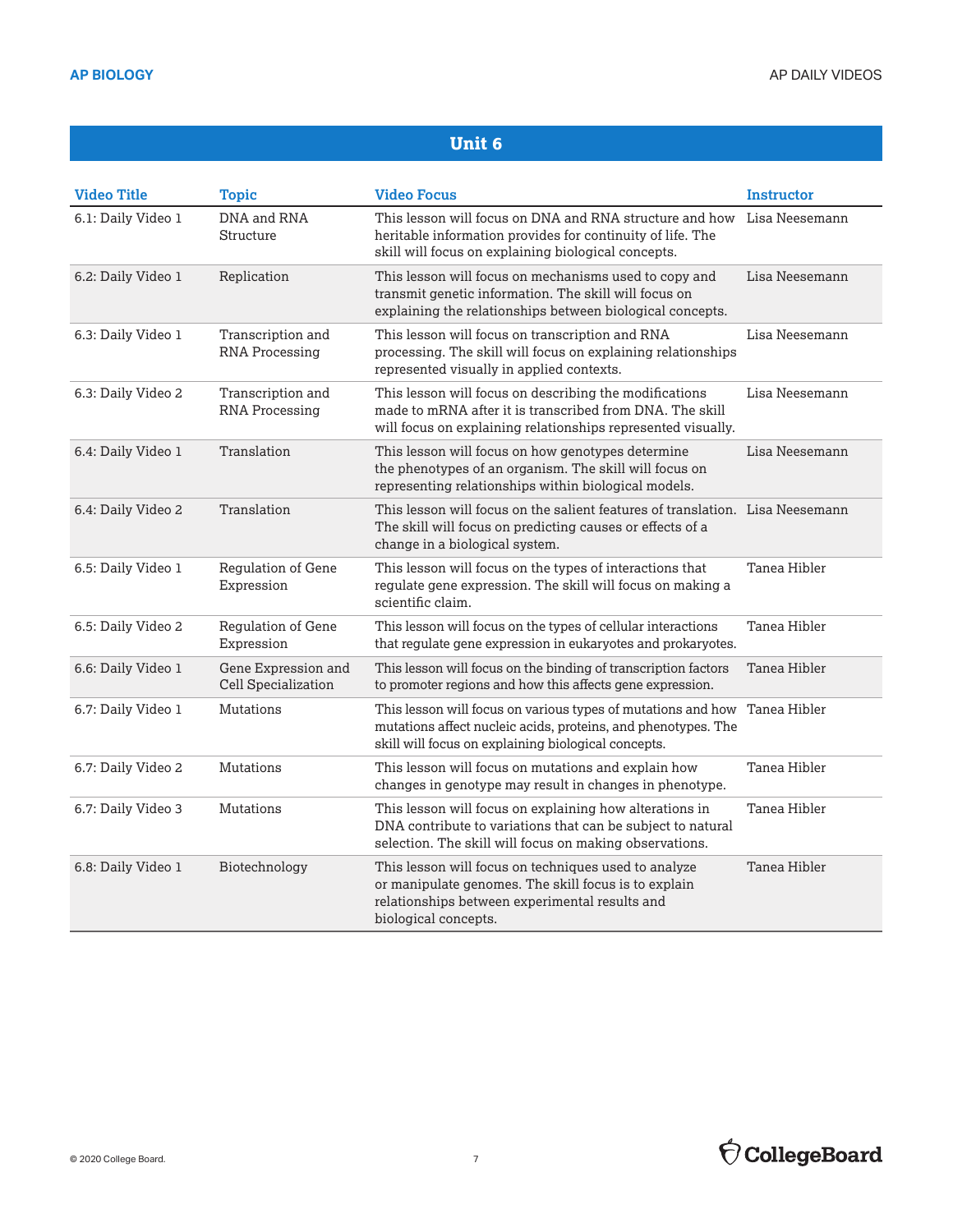| <b>Video Title</b>  | Topic                                | <b>Video Focus</b>                                                                                                                                                                             | <b>Instructor</b>    |
|---------------------|--------------------------------------|------------------------------------------------------------------------------------------------------------------------------------------------------------------------------------------------|----------------------|
| 7.1: Daily Video 1  | Introduction to Natural<br>Selection | This lesson will describe the causes of natural selection.<br>The skill focus will be describing characteristics of a<br>biological concept, process, or model.                                | Tanea Hibler         |
| 7.2: Daily Video 1  | Natural Selection                    | This lesson will emphasize the importance of phenotypic<br>variation in a population. The skill focus will be explaining<br>biological concepts and/or processes.                              | Tanea Hibler         |
| 7.3: Daily Video 1  | <b>Artificial Selection</b>          | This lesson will describe how humans can affect diversity<br>within a population. The skill focus will be describing data<br>from a table or graph.                                            | Tanea Hibler         |
| 7.4: Daily Video 1  | <b>Population Genetics</b>           | This lesson will explain how random occurrences affect<br>the genetic makeup of a population. The skill focus will be<br>stating the null or alternative hypothesis.                           | <b>Kelcey Burris</b> |
| 7.5: Daily Video 1  | Hardy-Weinberg<br>Equilibrium        | This lesson will focus on Hardy-Weinberg Equilibrium.<br>The skill focus will be performing mathematical<br>calculations using the Hardy-Weinberg Equation.                                    | <b>Kelcey Burris</b> |
| 7.6: Daily Video 1  | Evidence for Evolution               | This lesson will concentrate on types of data that<br>provide evidence for evolution. The skill focus will be<br>describing data from a table or graph, including identifying<br>data points.  | Kelcey Burris        |
| 7.7: Daily Video 1  | <b>Common Ancestry</b>               | This lesson will describe evidence for the common ancestry Kelcey Burris<br>of all eukaryotes. The skill focus will be predicting the<br>causes or effects of a change in a biological system. |                      |
| 7.8: Daily Video 1  | <b>Continuing Evolution</b>          | This lesson will emphasize how evolution is an ongoing<br>process in all living organisms. The skill focus will be<br>proposing a new investigation.                                           | <b>Kelcey Burris</b> |
| 7.9: Daily Video 1  | Phylogeny                            | The lesson will describe evidence that can be used to<br>infer evolutionary relationships. The skill focus will be<br>representing relationships with biological models.                       | Kelcey Burris        |
| 7.10: Daily Video 1 | Speciation                           | This lesson will focus on speciation. The skill focus will be<br>explaining relationships between different characteristics of<br>biological concepts.                                         | Kelcey Burris        |
| 7.11: Daily Video 1 | Extinction                           | This lesson will concentrate on the role of extinctions<br>within a changing environment. The skill focus will be<br>stating the null and alternative hypotheses.                              | Tanea Hibler         |
| 7.12: Daily Video 1 | Variations in<br>Populations         | This lesson will explain genetic diversity's impact on<br>population dynamics. The skill focus will be providing<br>reasoning to justify a claim.                                              | Tanea Hibler         |
| 7.13: Daily Video 1 | Origins of Life on Earth             | This lesson will show the scientific evidence that provides<br>support for models of origins of life. The skill focus will be<br>stating the null and alternative hypotheses.                  | Tanea Hibler         |